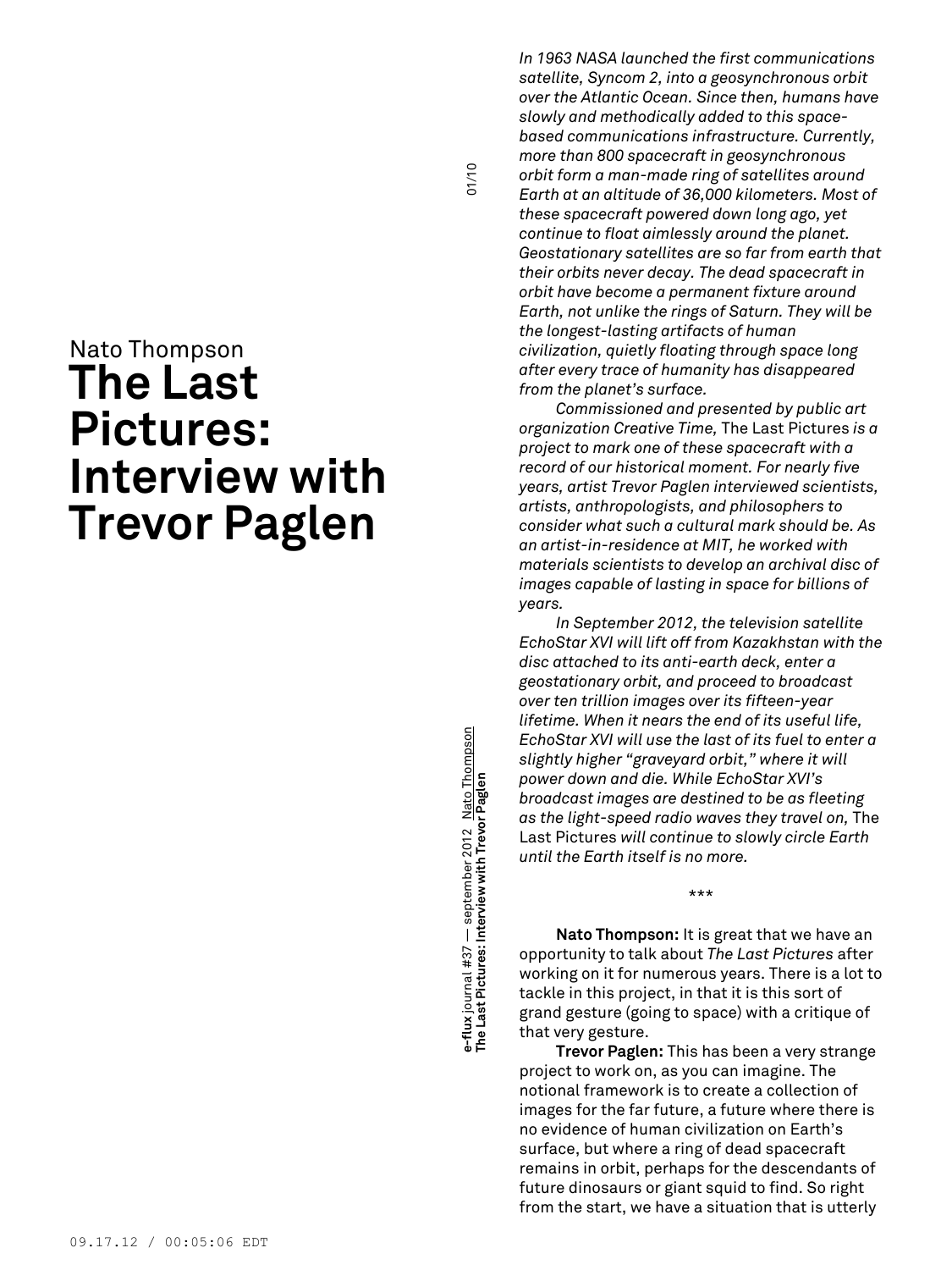

The headless astronaut, Armstrong's suit as exhibited in Cape Canaveral.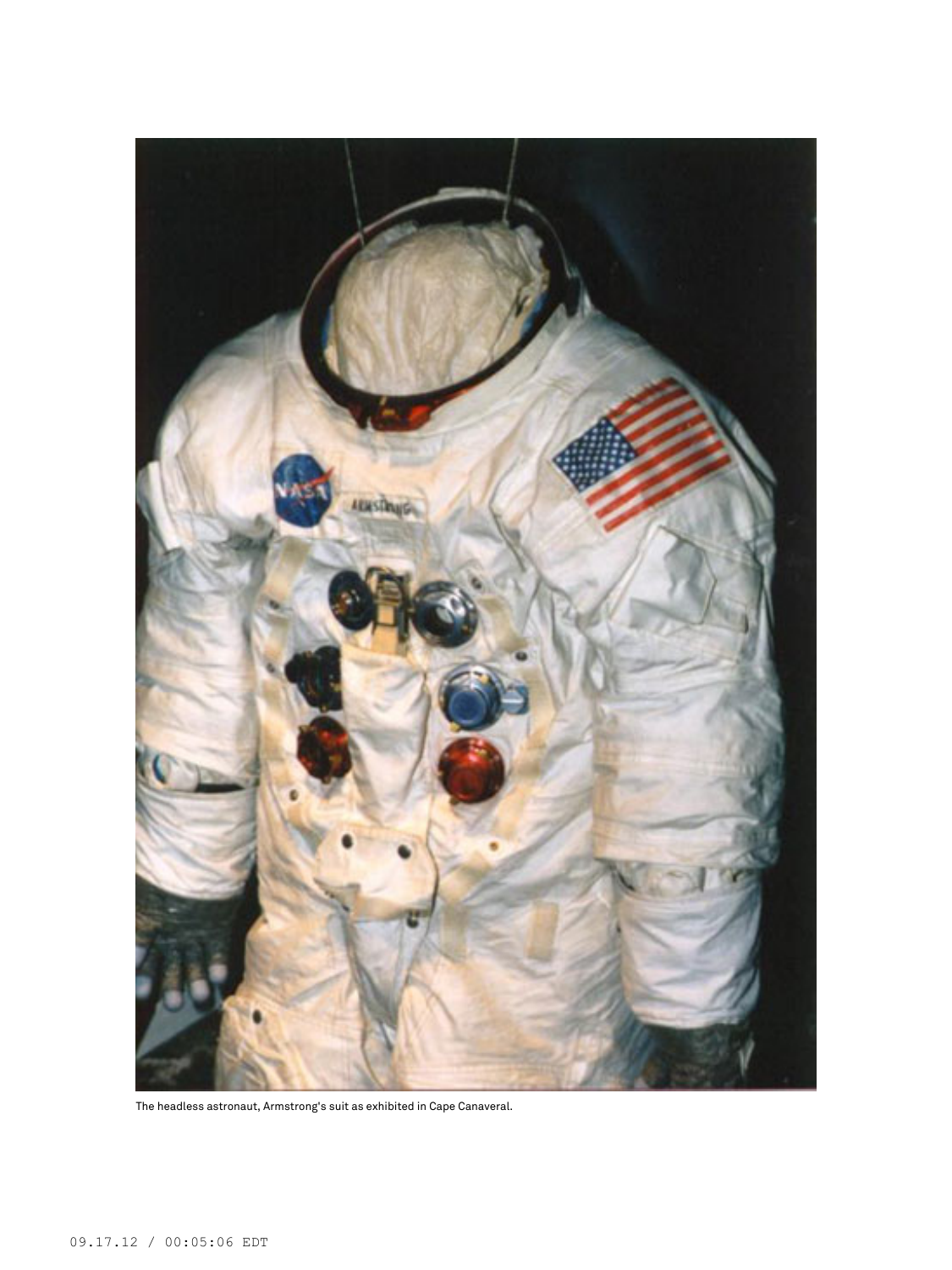absurd. The idea that we can "communicate" anything whatsoever to anything outside our own social and historical context is preposterous. But that doesn't change the material fact that our communications satellites will, in all likelihood, really be in orbit around Earth for the next four or five billion years (until the Sun expands into a red giant), and *The Last Pictures* may very well be the "last pictures." How, as an artist, does one navigate between these two poles? It's an impossible task and an impossible question. Over the course of researching this project, several touchstones became really important to me. The most important is cave paintings, and in particular a tableau from Lascaux called "the Pit" or "the Shaft." Cave paintings are an example of images or records we have from cultures that have been radically torn from any historical context. They are to us what our spacecraft may be to the future. I actually think about *The Last Pictures* as cave paintings for the future.

**NT:** One of the obvious jumping-off points was Carl Sagan's Golden Record of 1974, which was a tremendous encyclopedic attempt to communicate with aliens.

**TP:** Yes. Another touchstone for the project is the history of objects or messages that are specifically designed for extraterrestrials, objects that are designed as gifts for an alien in the far future – and over the course of this project, the figure of the alien and the "figure" of the future have become completely intertwined in my own thinking. Of these objects-for-aliens, the Golden Record is the most elaborate. At first glance, the Golden Record seems very much like an artifact of the 1970s. It's an LP record attached to the Voyager space probe. One side holds a collection of world music and greetings in fifty-five different languages, and the other side has a collection of images encoded into a video signal. The images are a cross between The Family of Man and *National Geographic*, which is actually the source for most of them. When you look at the Golden Record's contents, it looks a lot like a kind of "it's a small world" multicultural utopia. No images of war, poverty, inequality, environmental destruction. You can imagine the obvious critiques. The more I look at these images, the more bizarre it is and the more sympathetic I've become towards it. On one hand, working on *The Last Pictures* has actually taught me a lot about images, mostly about how overflowing with excess images are, how utterly alien they become when they float away from their immediate contexts. Cave paintings, or even things like pyramids or the Moai of Easter Island, are deeply strange artifacts to us – so strange, in fact, that some of the most popular shows on TV are about trying to "uncover their

**with Trevor Paglen** 03/10 e-flux journal #37 — september 2012 Nato Thompson<br>The Last Pictures: Interview with Trevor Paglen **e-flux** journal #37 — september 2012 Nato Thompson **The Last Pictures: Interview**

03/10

mysteries," and so forth. All images are ultimately cave paintings. A fun exercise to demonstrate this: take out all the pieces of music and languages that are familiar to you, then play the unfamiliar ones over a slideshow of the images. The "it's a small world" read goes away quite quickly.

**NT:** It's a strange time we live in, as I can't help but notice a certain "nihilism," as you put it, in terms of a general mood of gloom with respect to the future. At first, you were rather cynical about this project, in that you felt it was completely absurd and perhaps even demonstrated the hubris of the modern project. I believe you said it has something to do with the ethics of time.

**TP:** When I began *The Last Pictures*, I thought that the idea of creating human marks on timeless spacecraft was an absurd idea. But over the years, I started to think that *not* marking our spacecraft, and *not* marking things for the future may be symptomatic of a culture in which we actively annihilate the future through our disregard for it. Environmental destruction is an obvious example of this attitude, as is cutting education budgets. And so, in this way, the idea of creating "greetings" for the alien/future seems to embody an ethics in which we imagine that the future actually exists and, perhaps, as a consequence, care more about it. I don't want to come off as a big advocate for the Golden Record or say how great it is, but I think when we look at it and say "it's naïve," or "it's so 1970s," it's a fine line between pointing out (rightly) problems with the meta-gesture of the Golden Record and a nihilistic attitude towards the future that's widespread right now in culture, society, and politics.

**NT:** I can't help but think global warming has radically altered the global ontology. Thinking about the future seems to be almost a luxury. How does all this fit into *The Last Pictures*?

**TP:** When we look at a problem like global warming, it appears very clear that our contemporary political and social institutions aren't up to the task of dealing with challenges that happen at the scale of the planet and that play themselves out on timescales that intersect human time but aren't exactly aligned with it. In *The Last Pictures* book, I argue that the last 150 years or so were characterized by increasingly acute temporal contradictions. On one hand, the logics of capitalism and warfare have fueled a constant speeding up and mastery of time – whether it's the time of post-industrial production, the just-in-time supply lines, factory automation, flexible labor, and so forth with regard to capitalism, or the militarization of space-time through drones, cybernetic warfare,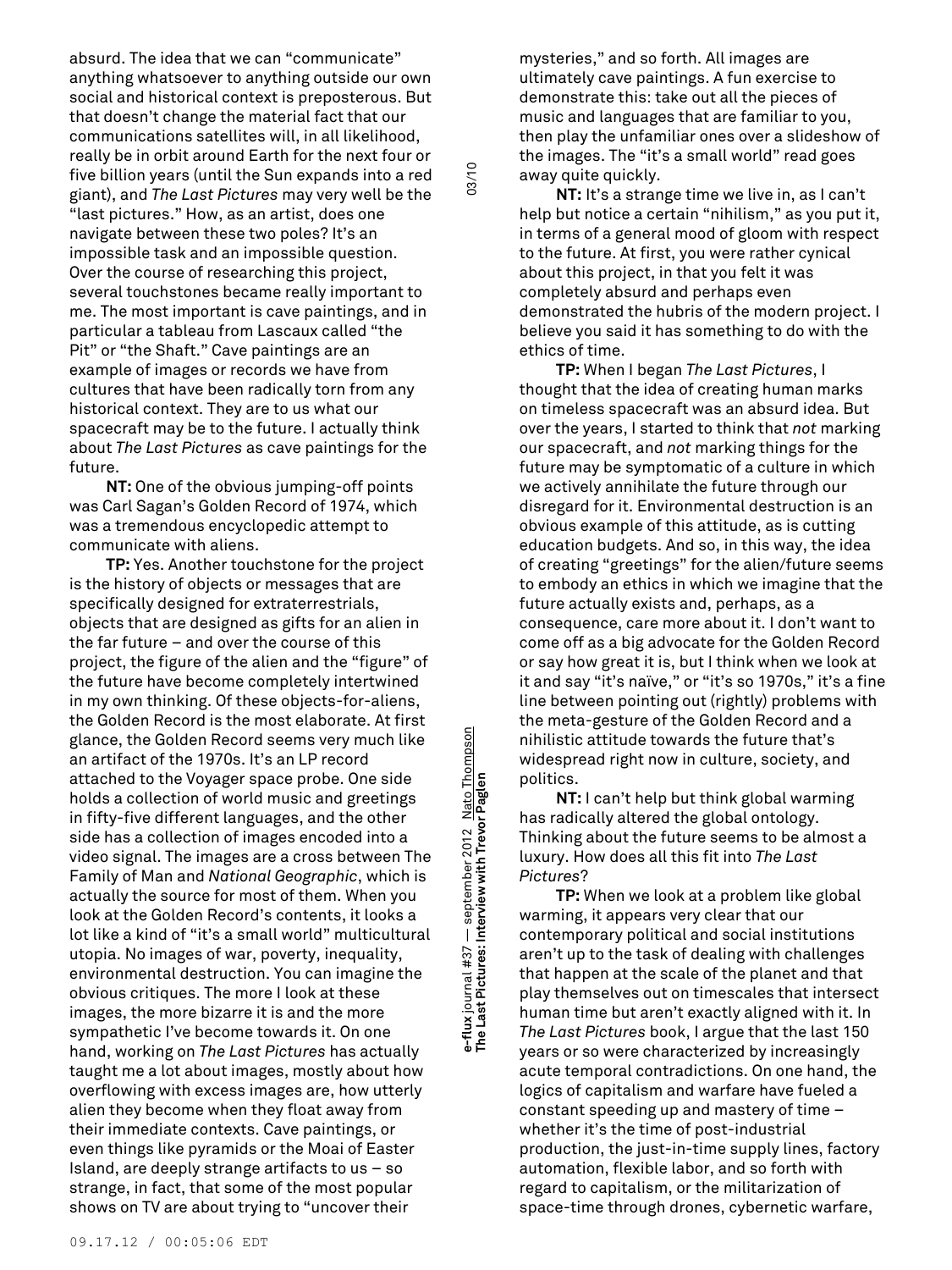GPS, and so forth. But, curiously, this domination of time has happened at the other end as well, so to speak. At the same time that humans developed machines to communicate at the speed of light, they developed machines capable of industrializing the "time" of the atmosphere, evolution, and even the deep-time of geomorphology. Some geologists point out that over the last hundred years or so, things like real estate markets have become geomorphic agents – fluctuations in commercial real estate markets can move more sediment than "natural" geomorphic processes like erosion or tectonics. Something like global warming is a perfect example of what I think of as a contradiction in time – global warming is an earth process that will play out over the next century or so, but it largely emerges from the industries controlled by business turnover times of a few months (at most). On top of that, we live in a political system where the turnover time of politics is a few years at a time (between elections, for example) and there's little incentive to address problems whose effects play out on a longer temporal scale than an election cycle. I think that global warming in a great example of how these contradictory time scales produce effects that humans have few credible means of dealing with.

These material contradictions are the "stuff" that *The Last Pictures* is made out of – it's a communications satellite delivering signals at the speed of light, put in the service of quarterly profits for the company that owns it, amortized over its fifteen year lifespan, that will become a ghost ship that lasts in orbit forever. It's all there. I don't mean to be all doom-and-gloom, especially when we also see such amazing things as the Egyptian revolution and of course mass mobilizations like Occupy. At the same time, the post-'89 world we find ourselves in seems to definitively vindicate Benjamin over Marx: revolutions aren't Marx's "locomotives of history" so much as what Benjamin called the "human race grabbing for the emergency break." It is no coincidence that the first image in *The Last Pictures* is a photograph of the back of Klee's *Angelus Novus*.

**NT:** I get the feeling that it isn't just that you are playing with time, but instead that the deep time of this project itself, billions of years, forces an almost exponential consideration of the implications of what it means to communicate across vast gaps in time.

**TP:** The old nineteenth-century idea of Progress seems to be pretty definitively over these days, which I think is partly what you mean



Trevor Paglen, *The Last Pictures*, 200X-2012. The image above, titled *Glimpses of America, American National Exhibition, Moscow World's Fair* is one of a collection of 100 photographs placed onboard a communications satellite.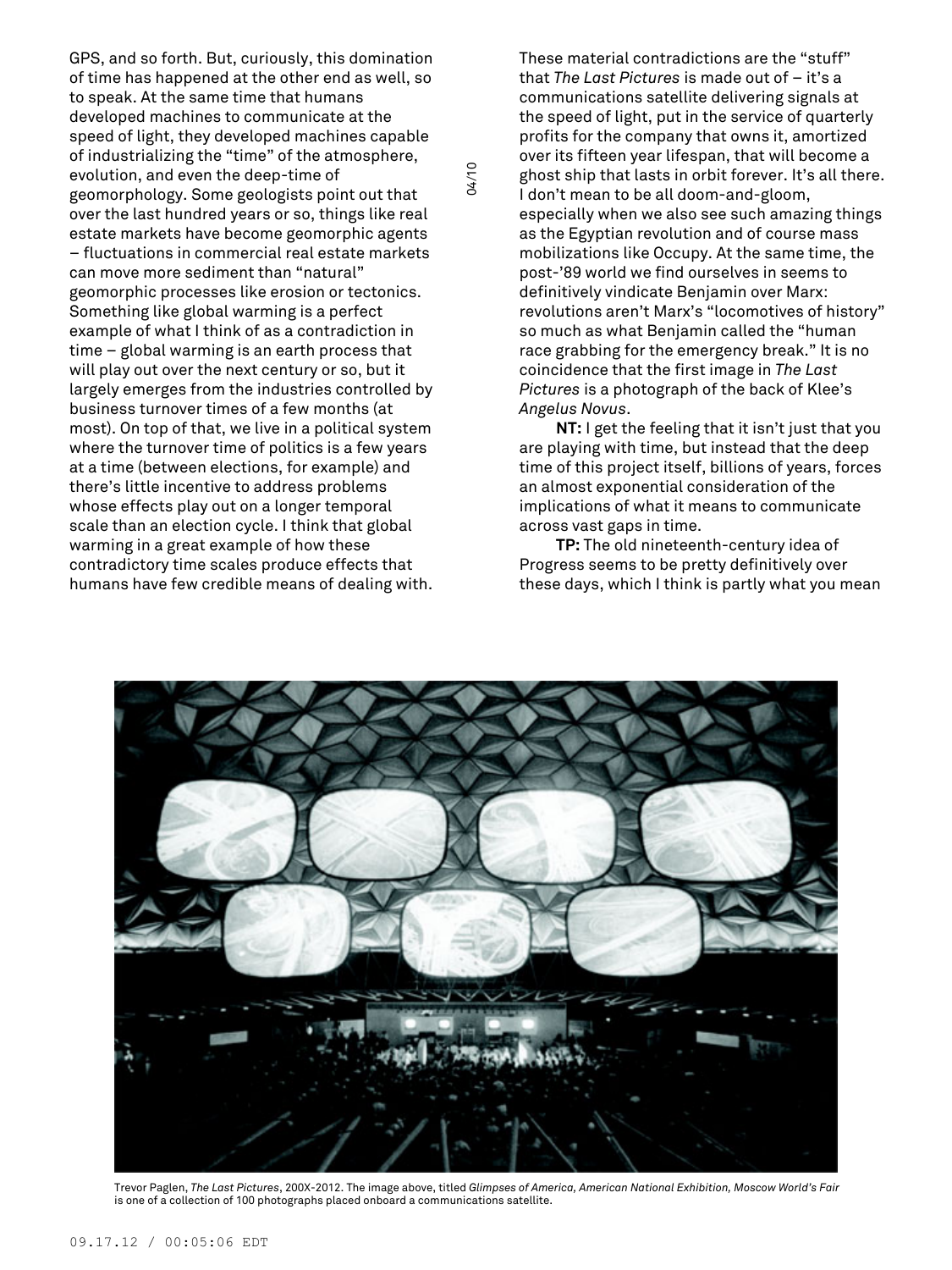when you say that thinking about the future seems like a luxury. That's one of the things I like about *The Last Pictures* being in geostationary orbit – instead of the "linear" time of spacecraft that boldly explore the unknown, like the USS Enterprise or the Voyager probe, the perpetual circling of *The Last Pictures* is more like Blanqui's eternal recurrence – and his own critique of progress. I've definitely come to the point where I don't think about the *Last Pictures* as having very much to do with communication at all. I don't think that anyone will ever find our artifact, and even if the dinosaurs came back in 100 million years and developed spaceflight and found our object, the images wouldn't mean anything at all. It seems to me that the notion of "meaning" might itself be a relatively contemporary idea. So what is the status of *The Last Pictures*? The closest thing we have to an analogy as to what these images might "mean" for the future is what cave paintings "mean" to us. Of course, we have absolutely no idea what cave paintings "mean," and I strongly suspect that our notion of meaning here is part of the problem.

**NT:** You have said to me that you loved reading Bataille's take on the Lascaux cave paintings but that you felt he didn't go far enough. Why didn't Bataille go far enough? What do cave paintings say to you?

**TP:** Yates McKee got me thinking about cave paintings pretty early in the research process. I've spent a lot of time thinking about a particular image from Lascaux, the famous painting in "the Pit" or "the Shaft," which is one of the one hundred images I included in *The Last Pictures*. Pre-historians have offered all sorts of theories about this bizarre image, from it being a depiction of a hunt gone wrong to some sort of shamanistic tableaux. In the book, I recount some of these theories about the image, and then conduct a thought experiment: I assume that the artist who made that painting is just as sophisticated as any contemporary artist in terms of understanding what he or she was doing as an image-maker. My frustration with a lot of the pre-historians is that they see the painting as the work of "Primitive Man," rather than as the work of a reasonably sophisticated artist who happened to live tens of thousands of years ago. Bataille is much more generous to the prehistoric artist and is able to think through the "meaning" of various images from Lascaux in a more creative way than his contemporaries, but I think he's still stuck on the idea of reading the paintings through his own notion of the "primitive" and his own notion of some kind of



Trevor Paglen, *The Last Pictures*, 2012. The photograph *Greek and Armenian Orphan Refugees Experience the Sea for the First Time, Marathon, Greece* was placed in earth's orbit onboard EchoStar XVI.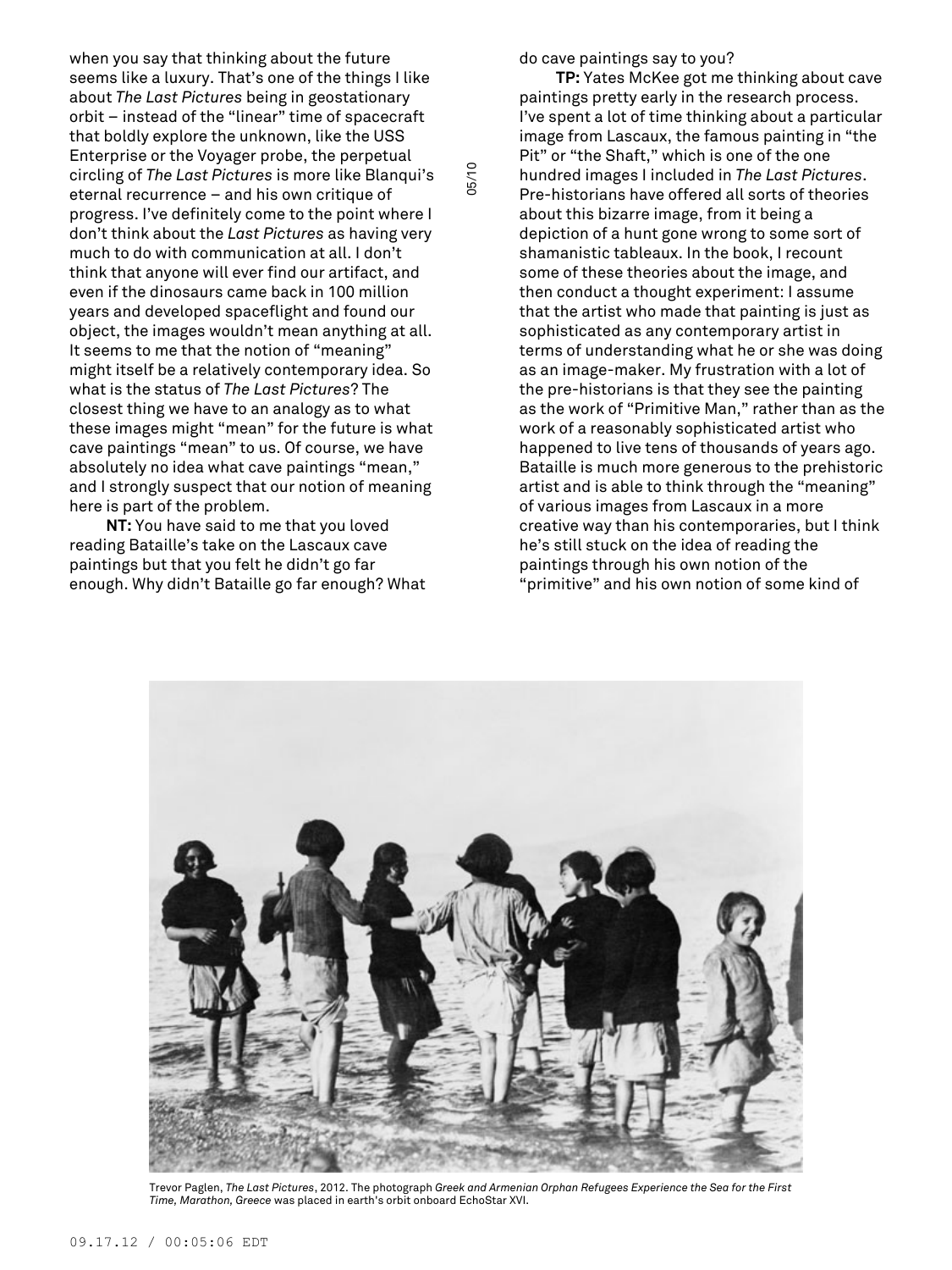unified "early Man" whose collective unconscious is somehow expressed in the paintings. I think we should get rid of the idea of "primitive" and drop the idea that a cave painting is some kind of Jungian collectiveunconsciousness image. If we do away with those two premises, then our reading of the paintings can get pretty unorthodox pretty quickly.

06/10



Edward Steichen, former Director of the Museum's Department of Photography, leading a group of visitors through "The Family of Man" exhibition at the Hochschule für Bildende Künste, Berlin, 1955.

**NT:** So then we have two radically different periods of time that this project is considering; the extremely distant future billions of years from now and one that is this very slight, very tenuous thing we know as the immediate present. If you truly feel that no one will actually find this artifact, why go through all the trouble of getting it in space? Why make something that will only make sense now and claim it is meant for the distant future?

**TP:** That's one of the many paradoxes at the core of this project. I don't think that it will ever be "found," nor do I think that it would look like anything more than a handful of nonsensical scratchings if anyone ever did find it. But I could be wrong, and much of the project has been an

enormous effort organized around the idea that I might be wrong. On one hand, the project is destined to be non-sense, because it is going to a place and time where "sense" does not exist. Incidentally, I disagree that the project "makes sense now" – it makes no sense to me at all; it is a frozen contradiction. On the other hand, the title is not a metaphor – this collection of images really might be the "last." And it seems to me that that fact – regardless of whether it's nonsensical – comes with an enormous amount of responsibility. I spent years thinking through the ethics of this project, interviewing the smartest people I could find and conducting weekly seminars and directed research with a great group of students to think through the ethical maze of this project. Regardless of whether anyone will ever find the pictures, the very fact of acknowledging the future – whether it's the human future of the next few decades or hundred years, or the deep future in which there will be no evidence of human civilization on Earth's surface – comes with a great responsibility. A lot of people have described the project as a "time capsule" or a "message for the future," which is one way to think about it. But I often think about the project as an exquisitely human construction, containing traces of stories, emotions, impressions, and ideas. The object then goes into space, and the pictures – little bits of congealed humanity – then orbit the earth forever, and the pictures will watch the earth transform, evolve, and ultimately end. In this scenario, the pictures aren't representations or messages so much as little traces of humanity that will watch the earth when we are gone.

**NT:** Who did you speak with as part of the research for the project? I know that you experienced some resistance from people about the nature of this project in terms of it trying to tackle universal questions. I also know that these conversations have to some degree made you a little concerned that the project will be entirely misunderstood as some big spectaclein-space project.

**TP:** Well, I'm not trying to tackle universal questions in this project and I'm not even sure what a universal question would be – and that is actually one of the themes of the project. The germ of this project happened many years ago when I was talking to an amateur satellite spotter named Ted Molczan. I'd asked him whether he had a good algorithm for determining how long it takes for a satellite in orbit to fall back to earth. Molczan pointed me towards a satellite catalog called the *Royal Aerospace Establishment Table of Earth Satellites*, an old British publication that listed all the (non-secret) spacecraft in Earth's orbit, along with their orbital characteristics, one of which was the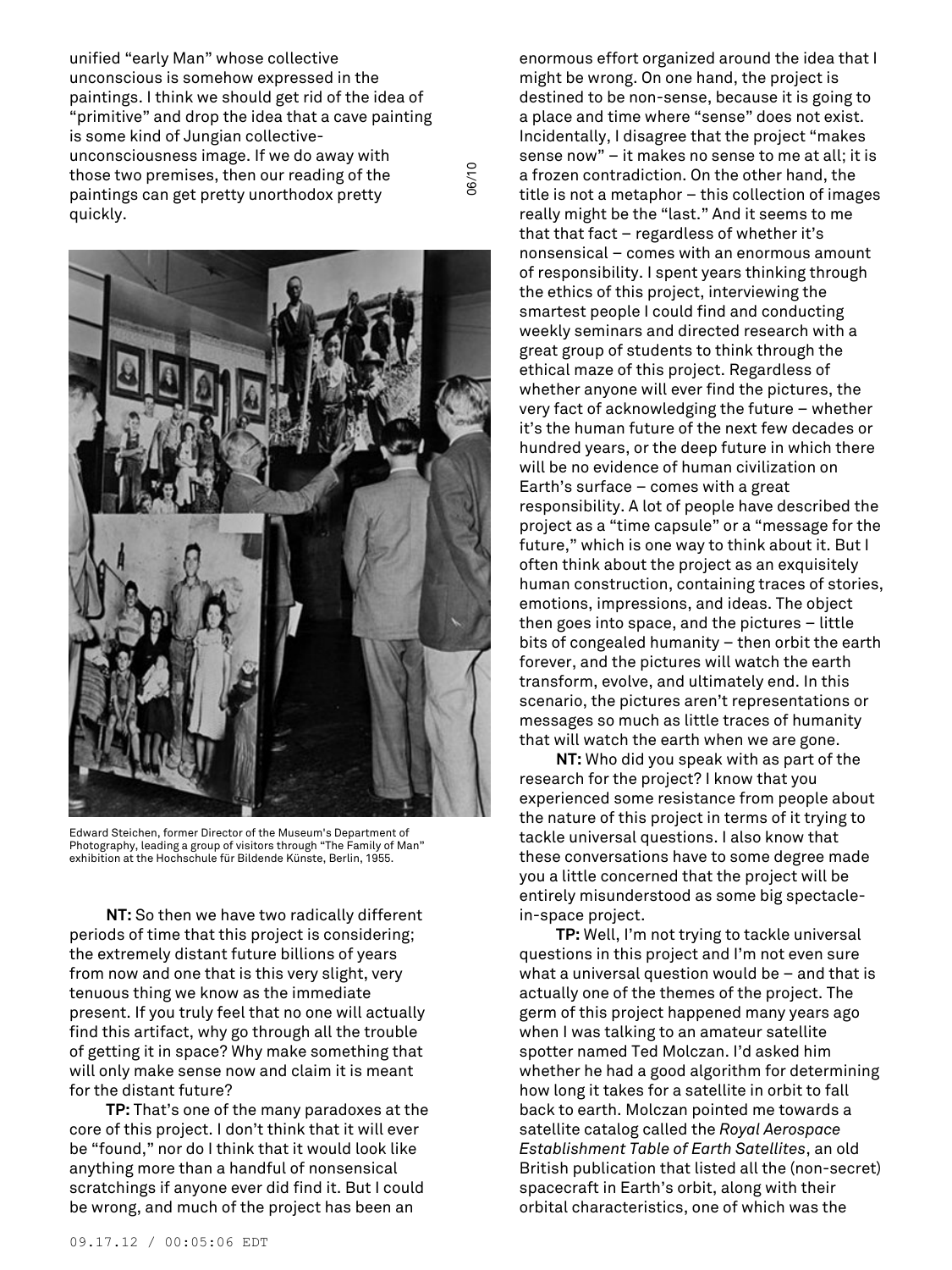

Trevor Paglen, *The Last Pictures*, 2012. Engraved disc.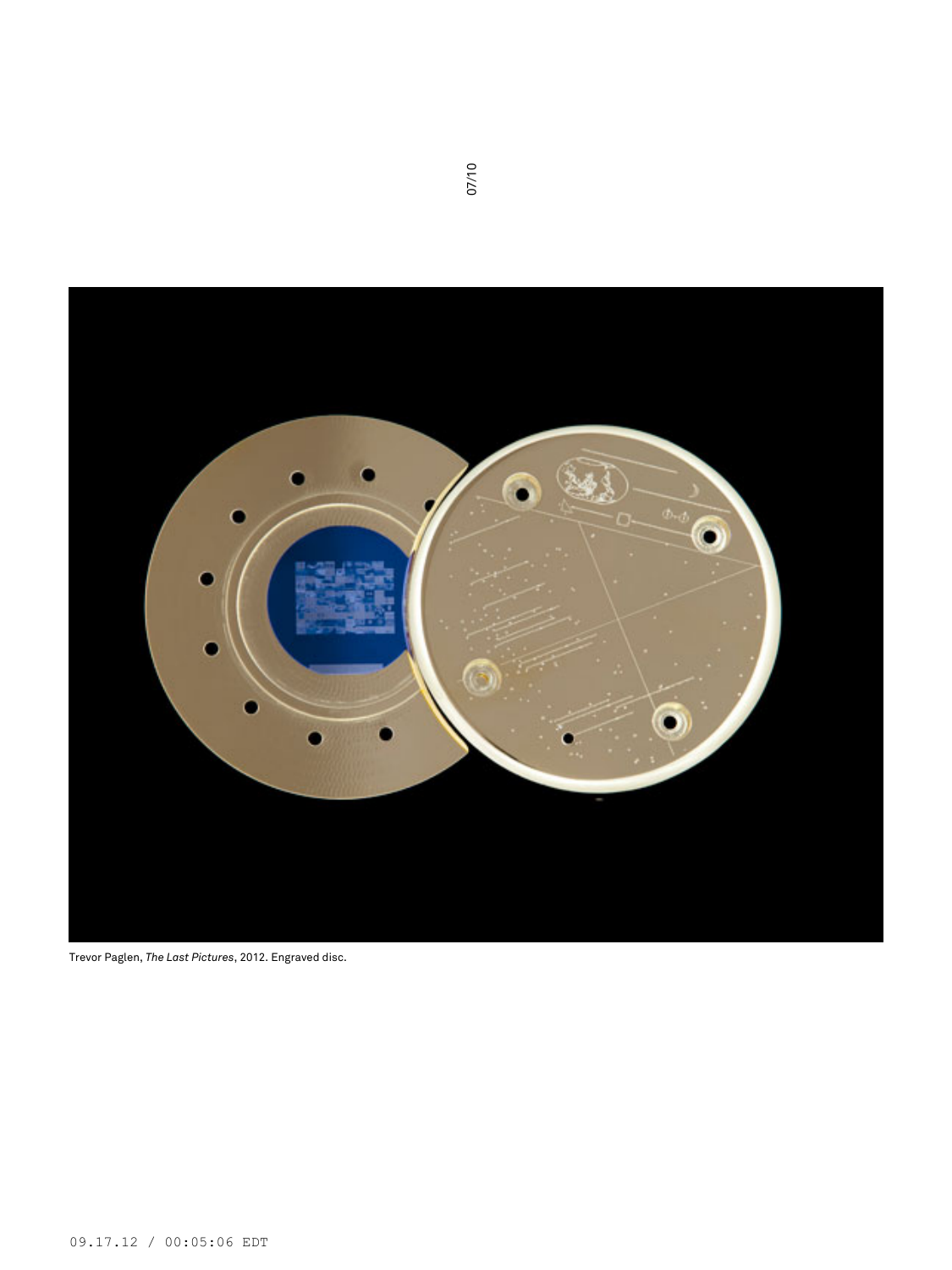lifetime of the orbit. The catalog has been out of print for decades, but orbits are relatively standardized so if you want to know the orbital lifetime of a recent satellite, you can just find an older satellite in the RAE Table with similar orbital characteristics and the lifespan will be about the same. The vast majority of satellites are in what are called "low earth orbits" at an altitude between 300–1000 kilometers. At these altitudes, satellites slowly accumulate drag from the last wisps of Earth's atmosphere, and the accumulated drag pulls them back toward earth. For low earth orbiting satellites, it takes anywhere from a few days to about a hundred years for this to happen. As I scanned the tables, I noticed something strange: some satellites, especially geostationary and geosynchronous satellites, had lifetimes listed as "one million years" or "indefinite." I asked Molczan whether these numbers were correct, and when he told me they were, I realized that these spacecraft will be some of the longest-lasting things humans have ever made, and perhaps will ever make. Molczan agreed, saying he thinks of them as "artifacts."

When I began thinking seriously about marking one of these future artifacts in some way, I realized that the form of the work could only be a "grand gesture" – i.e. no matter how absurd the idea of making something "timeless" is, the project will inevitably be in dialog with gestures like Steichen's The Family of Man, or the Voyager Golden Record, a kind of modernist or humanistic meta-gesture the likes of which we're all able to critique to shreds in our sleep. This terrain is the exact opposite of what's considered a reasonable framework for a critical artist. But even if the dead satellite in perpetual orbit seems like a dead meta-gesture, its materiality nonetheless persists. And that became a really interesting image to me. So as I began working on the project, I laid out several rules: 1) the project would in no way be a grand "representation of humanity"; 2) instead, the project would be a meta-gesture about the failure of meta-gestures, a collection of images that spoke to the Janus-faced nature of modernity, a story that was not about who the people were who built the dead satellites in perpetual orbit so much as a story about what they did to themselves; 3) this would not be a project that I would do on my own – the project should emerge from a long, sustained series of conversations and interviews with a diverse group of critical thinkers; 4) there would be no representations of humans.

Most of the people I initially approached were very skeptical of the project for understandable reasons. Ignacio Chapella, a brilliant and fiercely critical biologist at UC

**with Trevor Paglen** 08/10 e-flux journal #37 — september 2012 Nato Thompson<br>The Last Pictures: Interview with Trevor Paglen **e-flux** journal #37 — september 2012 Nato Thompson **The Last Pictures: Interview**

08/10

Berkeley, told me that he didn't think the project could have any critical value. The author and historian Mike Davis seconded that notion, as did most of the people I talked to, actually. But many were nonetheless game for the ridiculous conversation I was proposing. There are a lot of examples of images in the collection that emerged from these conversations: the entangled bank image emerged out of conversations with Chapella where he was critiquing the bio-engineering paradigm that frames much life-sciences research these days. We talked about the image of the entangled bank in the last paragraph of *The Origin of Species* – an image of the limits of our ability to understand "life" – as a counterpart of DNA's double-helix as an ideological representation of the desire to read and master some kind of "book of life." The "monster function" image came out of a long series of conversations with cognitive scientist and mathematician Rafael Núñez about the ideological notion of mathematics as "universal." The photograph of Yvonne Chevalier was inspired by Ariella Azoulay's work on The Family of Man. In addition to these interviews and conversations, I held a research seminar with six research assistants, where we spent the better part of six months scouring archives, looking at and debating thousands of images, and trying to think through what we were doing. A lot of the thought processes and conversations that the images emerged from are recounted in the book.

**NT:** This work actually works against its very premise, which isn't exactly the easiest thing to communicate. It is a project that launches into space and is extremely skeptical of the sensibility and emotions that people tend to carry with them when thinking about space. You can't just remove its colonialist trajectory.

**TP:** It's been a real struggle to push against the dominant images of outer space. I think that in the U. S. we're so culturally conditioned to the narrative of space conquest that a lot of people simply cannot think about space as anything more than some grand colonial expedition to locate and exploit faraway resources and life forms. From the start, the point of the project was to make something that complicated or went against the heroic images of giant rockets hurtling off into the great unknown, or astronauts planting flags on extraterrestrial worlds. I've always thought about this project as being quiet, almost sad, and about the dead satellite in perpetual orbit as a twenty-firstcentury version of Shelly's "Ozymandias." A few years ago, I gave a series of talks in which, as an aside, I argued that humans would never colonize other planets – which seems obvious to me because we can't even "colonize" places like Nevada or South Dakota without massive and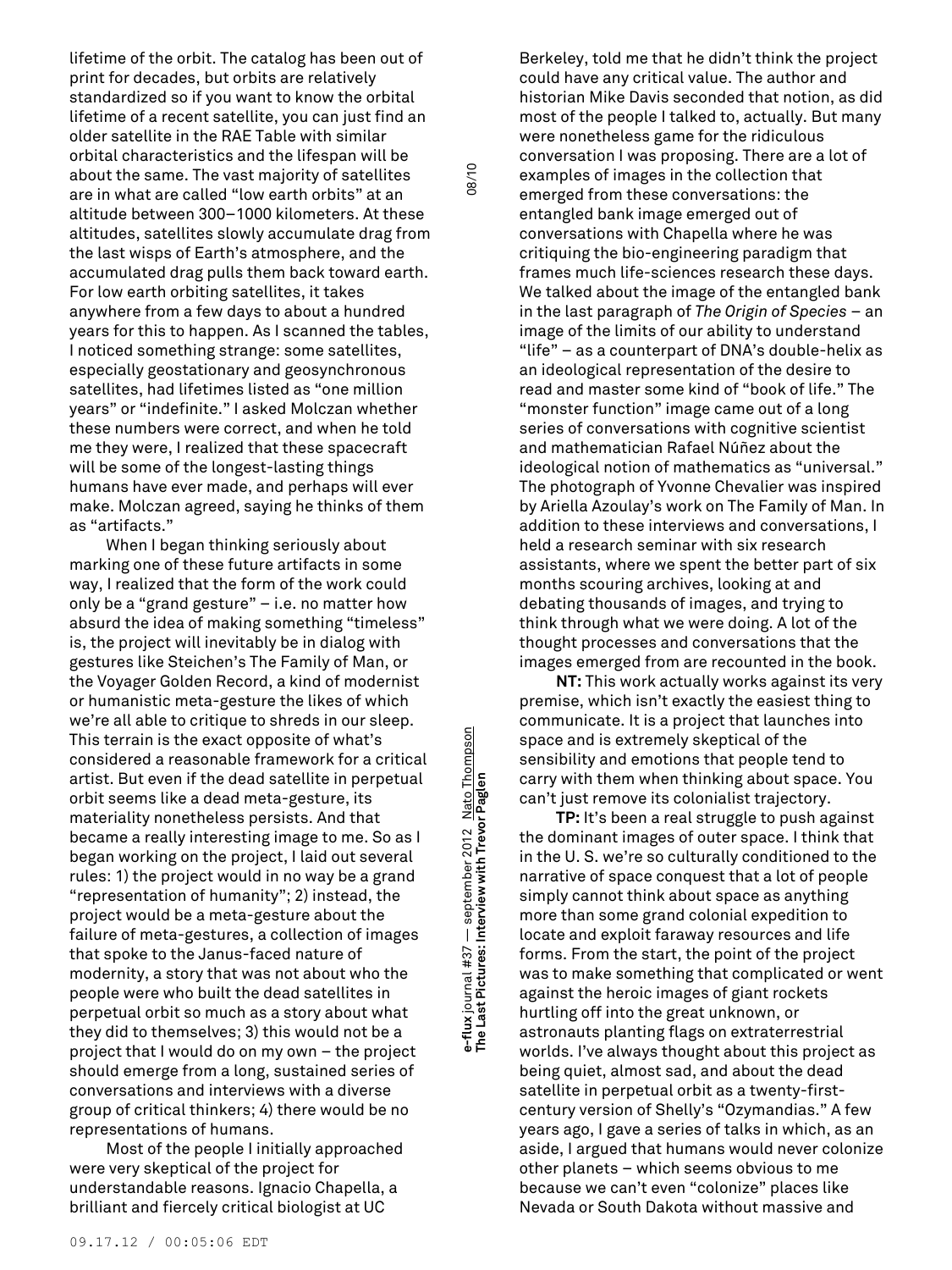ongoing influxes of external resources – and there's water and oxygen in Nevada and South Dakota, unlike on the moon or Mars. That argument made quite a few intelligent, critical people viscerally angry with me. It was strange – I didn't even want to announce *The Last Pictures* until the spacecraft had already been in orbit for a few months. The project is meant to be an alternative to the stupid story about "man's conquest of the stars."



Detail of painting known as "The Pit" or "The Shaft," Lascaux cave, France.

**NT:** It is a project that speaks to people millions of years from now while simultaneously saying that such a notion is impossible and absurd. To flip the condition on its head, perhaps you don't want a grand gesture in space, but isn't it really that anyway? You don't want it to be perceived that you are trying to speak to people in the distant future, but there are, in the end, photos on the disc. You have to sort of nod your head at its potentially being a grand gesture after all.

**TP:** Yes. *The Last Pictures* is a paradoxical project. Its theme is paradox and the materials it uses are paradoxical. It is a montage of images whose materiality is such that it will probably last until the sun expands and engulfs Earth in fire and plasma five billion years from now. At the same time, those images are essentially meaningless, not only in the future, but in the present. Very few of the images in the montage "speak themselves" or reveal the things that they gesture toward. The book contains explanatory captions and texts about the images that tell the viewer what they're looking at; the disc in orbit does not. *The Last Pictures* is a grandiose gesture that is partly about the suicidal nature of grandiose gestures, but it doesn't stand outside its own form – it's not a notional project or a textual critique of another project, it really is a

**e-flux** journal #37 — september 2012 Nato Thompson - september 2012 Nato Thompsor e-flux journal #37 — september 2012 <u>Nato Th</u><br>The Last Pictures: Interview with Trevor Paglen **The Last Pictures: Interview** montage of images in orbit for billions of years, and it really will still be there when humans are long gone and the future dinosaurs begin to look up at the night sky.